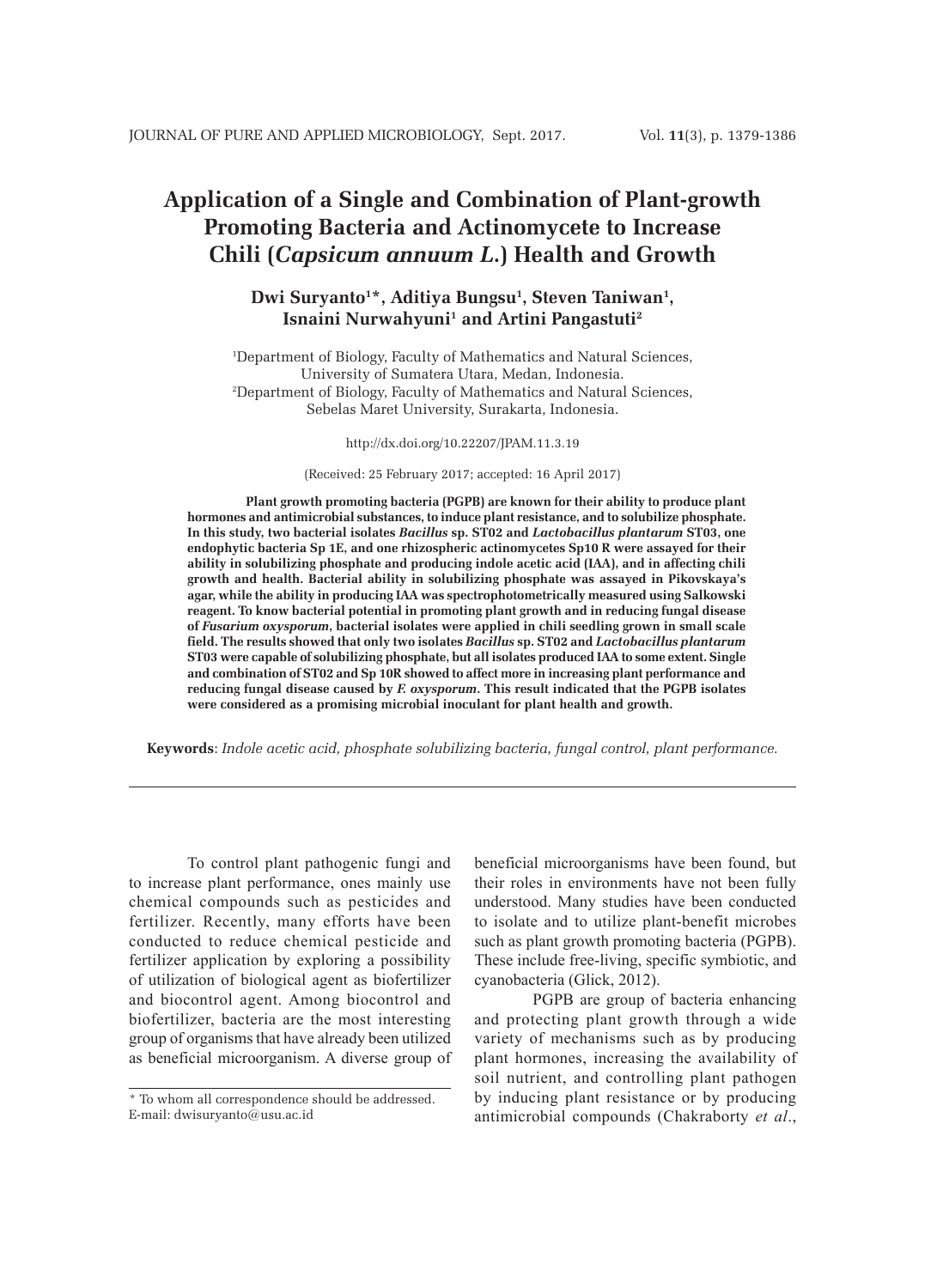2013; Przemienieck *et al*., 2015; de Sauza *et al*., 2015). Furthermore, they may assist plants to cope with a variety of abiotic stresses (da Silva Sousa *et al*., 2008; Thijs *et al*., 2014; Gagné-Bourque *et al*., 2015), and reduce environmental problems (Glick 2012; Thijs *et al*., 2014). Among the bacteria *Bacillus*, *Pseudomonas*, and *Acinetobacter* (Chakraborty *et al*., 2013; Dias *et al*., 2013; Ngoma *et al*., 2013; Thijs *et al*., 2014), and actinomycetes (Doumbou *et al*., 2001; Franco-Correa *et al*., 2010; Gopalakrishnan *et al*., 2013; de Sauza *et al*., 2015) are known as PGPB.

Chili is one of the most important spices in our tradition. The consumption of fruit of this crop is very high everyday, and even higher in special holidays, with raised price tremendously. Since it is considered as important plant, chili is planted in almost all area in this region, from area close to the sea to highland area.

The chili fruit production depends on good culture practices such as to keep pest and disease controlled, to provide sufficient nutrient to the plant, and to growth the plant in proper season. To control pest and disease, ones utilize synthetic pesticides which may harm to environment and health, increase pest and disease resistant, and kill non target organisms. The need of free chemical on agricultural product together with the awareness of environmental issues increases the attempt to replace the chemicals with more environmentally friendly ones. In this study, PGPB of local isolates were assayed for their ability to solubilize phosphate, to produce indole acetic acid (IAA), and to assay the isolate in controlling fungal disease and enhancing chili productivity.

#### **MATERIALS AND METHODS**

## **Microbial isolates and culture condition**

Two potential phosphate solubilizing bacterial isolates *Bacillus* sp. ST02 and *Lactobacillus plantarum* ST03 isolated from guano of bat cave, one endophytic bacteria Sp 1E and one actinomycete Sp10 R of white lettuce rhizosphere of potential in inhibiting fungal growth, and a chili pathogenic fungi *Fusarium oxysporum* were used in this study. Microbial isolates were kept in refrigerator on either chitin contained medium or Pikovskaya's agar for bacteria and actinomycete,

and Sabaroud dextrose agar for fungal isolate. All isolates were grown in proper media at ambient temperature for further study.

## **Assay on Phosphate Solubilizing Potential of Bacterial Isolates**

Assay on phosphate solubilizing potential of bacterial isolates was done by dropping a 10 µl of bacterial suspension of OD<sub>600</sub>  $\approx$  0.5 in the center of Pikovskaya's agar in petridish. Culture was incubated at ambient temperature for 7 days. Phosphate solubilizing index (PSI) was calculated as the ratio of diameter of clear zone divided by diameter of colony.

## **Assay on Potential of Indole Acetic Acid Production of Bacterial Isolates**

IAA production was measured as described by Gordon and Webber (1951). A 10 ml of bacterial culture of OD<sub>600</sub>  $\approx$  0.5 grown in broth medium was centrifuged at 10.000 rpm for 15 minutes. Supernatant was taken and mixed with Salkowski reagent in ratio of 1:1. Mixture was incubated at ambient temperature for 60 minutes. IAA was detected as pink color in the mixture. IAA concentration was measured as absorbance using spectrophotometer at 530 nm.

## **Assay on Effect of Bacterial and Actinomycetes Isolates in Controlling** *Fusarium oxysporum* **and Chili Performance in Field**

All bacterial and actinomycete isolates were grown in nutrient broth. Chili seedling of 2 weeks were planted in soil mixed with compost in small scale field of Kebun Percobaan Tanaman Sayuran Berastagi, Balai Penelitian Tanaman Sayuran, Tongkoh, Deli Serdang, North Sumatra. No fertilizer and pesticide were applied, and no prior soil sterilization was carried out. Bacterial suspension of  $\approx 10^8$  cell/ml was applied next to chili seedling 2 weeks after planting, while fungal suspension of  $\approx 10^8$  conidia/ml was infested one week after bacterial infestation. Treatment was applied as described in Table 1.

## **Observation on control of** *Fusarium oxysporum* **and chili performance**

Observation on plant health and performance included chlorophyll content, freshweight and dry-weight, and frequency of infected plant, disease coverage, and rotten fruit of chili fruit was conducted at the end of study of 16 weeks, while plant height and number of branch were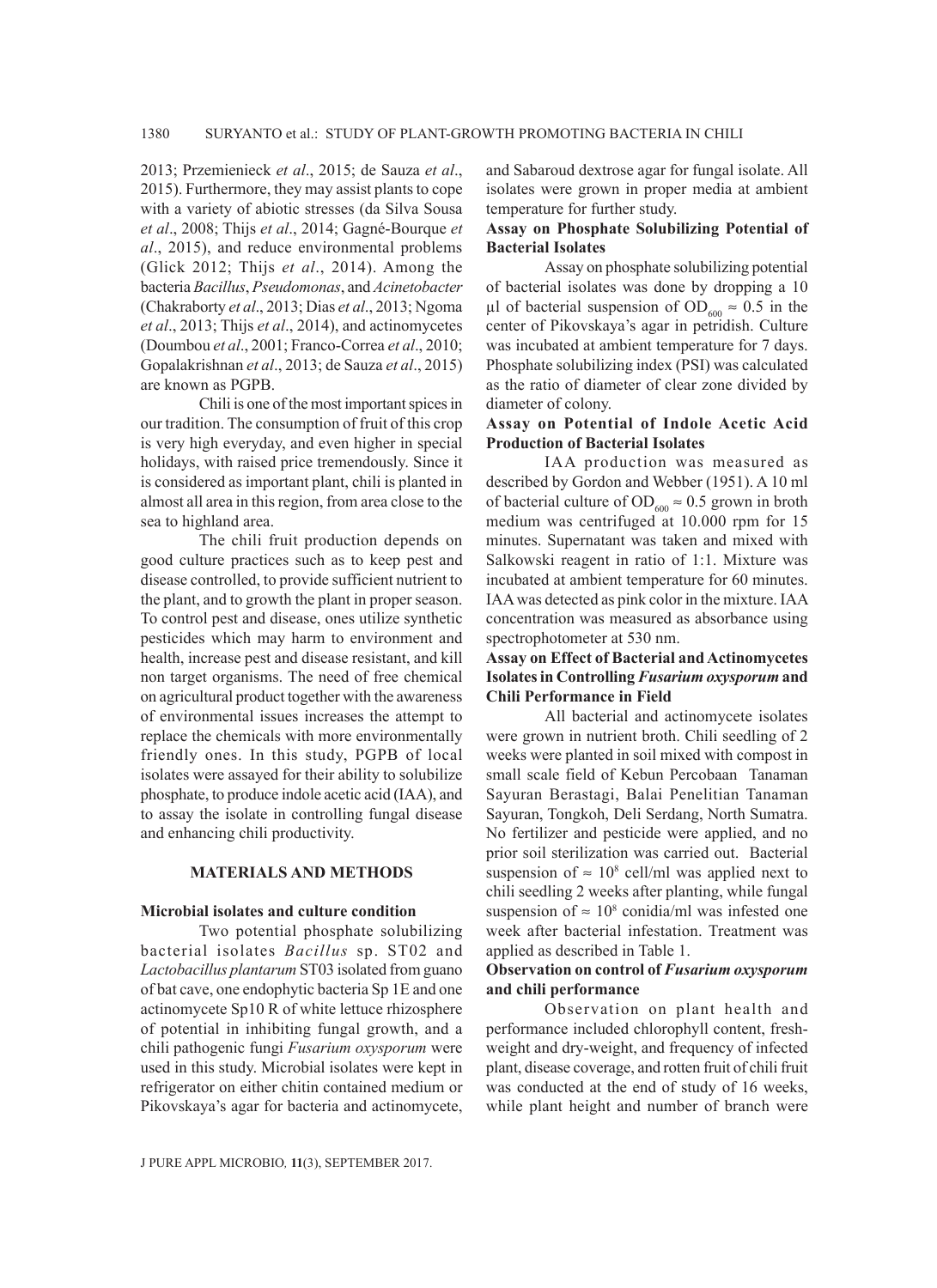observed at 14 weeks after planting. Chlorophyll content was measured as described by Wintermans and de Mots (1965).

#### **RESULTS**

#### **Phosphate Solubilizing Assay**

A diverse group of bacteria and actinomycetes has been reported to solubilize phosphate to make it available to plants (da Silva Sousa *et al*., 2008; Dias *et al*., 2013; Ngoma *et al*., 2013). By growing them in Pikovskaya's agar, these microorganisms show clearing zone around their colony measured as PSI. In this study, bacterial isolates *Bacillus* sp. ST02 and *Lactobacillus plantarum* ST03 showed to solubilize phosphate, whether the Sp1 E and Sp 10R did not showed the ability to solubilize phosphate (Figure 1). PSI of that two bacterial isolates was considerably higher compared to that of previous studies by Kasmita (2010) and Ruwandani *et al*. (2014). *Lactobacillus plantarum* ability in solubilizing phosphate has not been reported so far. However, the ability of *Lactobacillus plantarum* in solubilizing phosphate was believed due to its ability in producing organic acids. Previous studies have shown that *Lactobacillus* species was isolated as endophyte and had potential as biocontrol agent for plant disease pathogens. Pereira *et al*. (2012) reported that 6 out of 45 isolated endophytic bacteria from strawberry plants belong to the genera *Lactobacillus*. In addition, Limanska *et al*. (2015) demonstrated that *Lactobacillus plantarum* might reduce the percentage of tumor formation by

*Agrobacterium tumefaciens* on carrot plants up to 53%.

#### **IAA Production Assay**

All four isolates of bacteria and actinomycetes used in this study showed to vary in producing IAA (Figure 2). Sp10 R showed to have relatively higher IAA production. IAA is one of the most physiologically active auxins (Yasmi *et al*., 2016). The higher production of IAA by the isolates is expected to promote plant growth. Many bacteria and actinomycetes have been reported to produce plant hormones such as auxine and giberelic acid (Ponmurugan and Gopi 2006; da Silva Sousa *et al*., 2008; Saharan and Nehra 2011; Dias *et al*., 2013; Ngoma *et al*., 2013; Przemienieck *et al*., 2015). **Effect of Bacterial Treatment in Controlling of**  *Fusarium oxysporum* **and Chili Performance**

Application of bacterial isolates and actinomycete, both singly or in combination showed to have different effect in controlling chili disease caused by *F. oxysporum* compared to that of  $(+)$  control and  $(-)$  control. It seemed that combination of Sp 10R+ST02 showed to have lower frequency of infected plant, disease coverage, and rotten fruit. This was also shown with application of the single isolates of both (Table 2), in which lower infected plant and rotten fruit were observed. It was observed that chili with no microbial application still got fungal disease with mild disease coverage, which was susceptible to be infected by any fungal pathogen of unsterilized soil.

Application of phosphate solubilizing bacteria of isolate ST02 both singly and in

| Table 1. PGPB treatments in chili |
|-----------------------------------|
|-----------------------------------|

| Treatments       | Type of treatments                                                                      |
|------------------|-----------------------------------------------------------------------------------------|
| $(+)$ control    | Soil was applied with <i>F. oxysporum</i>                                               |
| $(-)$ control    | No microbial infestation                                                                |
| Sp1E             | Soil was applied with $F$ . oxysporum and Sp 1E                                         |
| $Sp$ 10 $R$      | Soil was applied with $F$ . oxysporum and Sp 10R                                        |
| ST <sub>02</sub> | Soil was applied with <i>F. oxysporum</i> and <i>Bacillus</i> sp. ST02                  |
| ST <sub>03</sub> | Soil was applied with F. oxysporum and Lactobacillus plantarum ST03                     |
| $Sp 1E+Sp 10R$   | Soil was applied with F. oxysporum, Sp 1E, and Sp 10R                                   |
| $Sp$ 1E+ST02     | Soil was applied with F. oxysporum, Sp 1E, and Bacillus sp. ST02                        |
| $Sp$ 1E+ST03     | Soil was applied with F. oxysporum, Sp 1E, and Lactobacillus plantarum ST03             |
| $Sp$ 10R+ST02    | Soil was applied with <i>F. oxysporum</i> , Sp 10R, and <i>Bacillus</i> sp. ST02        |
| $Sp$ 10R+ST03    | Soil was applied with F. oxysporum, Sp 10R, and Lactobacillus plantarum ST03            |
| $ST02+ST03$      | Soil was applied with F. oxysporum, Bacillus sp. ST02, and Lactobacillus plantarum ST03 |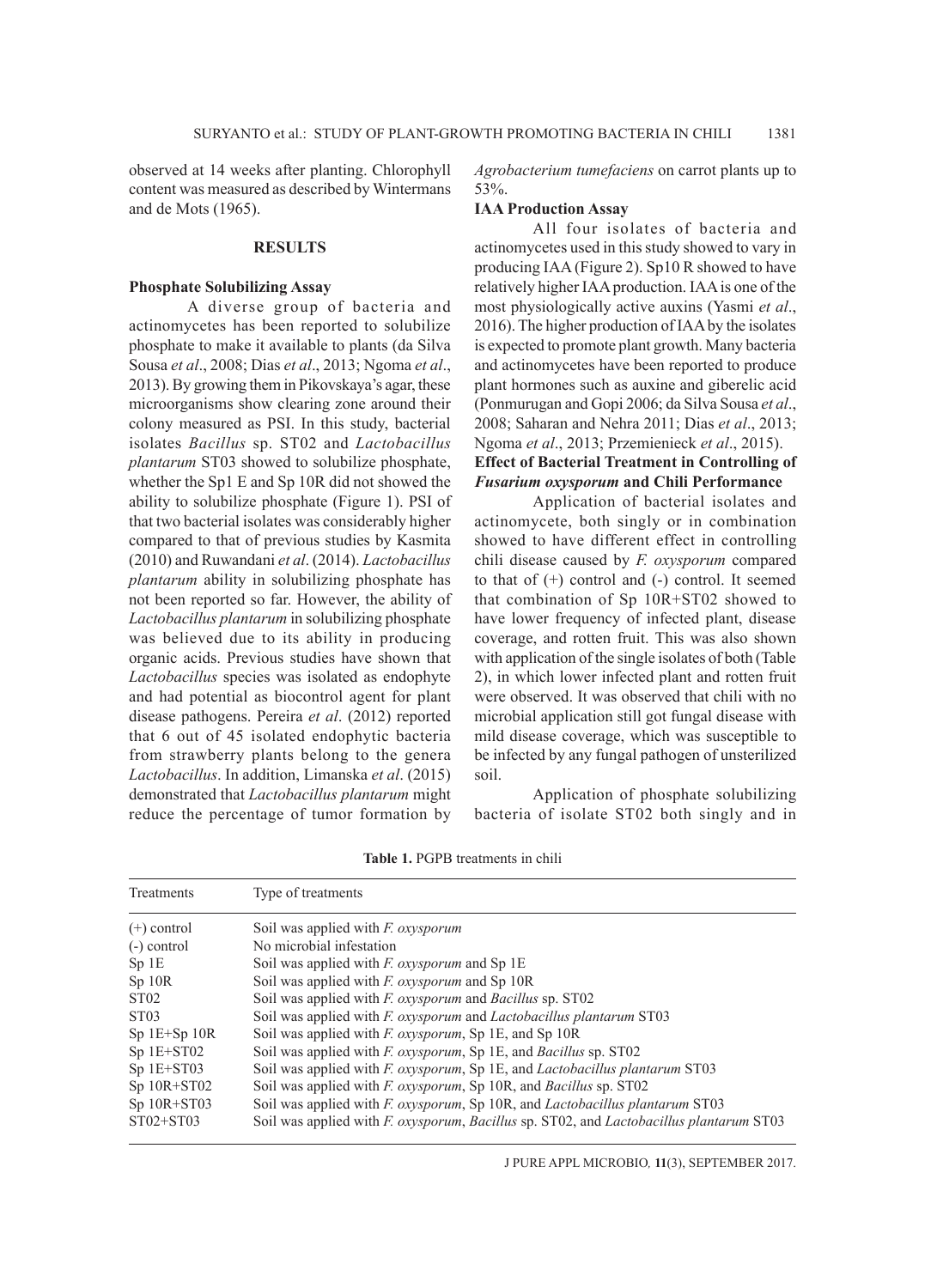combination to chili plant rhizosphere seemed to noticeably increase plant height, number of branch, and fresh-weight and dry-weight of chili fruit which was similar to that of single SP10 R of IAA producer (Figure 3, 4, and 5). Sufficient of nutrient such as phosphate, reduction of fungal disease, and adequate of plant hormones contributed to this result. IAA may directly influence of shoot growth and development (Yasmi *et al*., 2016). However, no effect was shown in chlorophyll content of chili plant (Figure 6). Dias *et al*. (2013) isolated and screened of bacterial strains producing IAA and of capable of phosphate solubilization. It was found that 59 out of 79 strains had both abilities, in which 7 strains promoted crop growth under greenhouse conditions in unsterilized soil. However, he observed that growth promoting capability was not consistently related *in vitro* to IAA production and phosphate solubilization. In this study, it seemed that isolate both producing more IAA and more capable of solubilizing phosphate promoted more chili growth and health.

Many actinomycetes especially of the genus *Streptomyces* have been utilized as biocontrol agent of plant disease. Their ability to control plant disease is due to adequate production secondary metabolites, such as antibiotics, siderophores, and extracellular enzymes (Dias *et al*., 2013; H Etesami *et al*., 2014). They have also been reported to produce plant hormone and to solubilize phosphate, and play a role in decomposition and nutrient mineralization (Ngoma *et al*., 2013; H Etesami *et al*., 2014; Laid *et al*., 2014). Moreover, actinomycetes has been reported to produce degrading enzymes such as pectinase, xylanase, cellulase, lipase, amylase that may help

|  |  |  | Table 2. Effect of PGPB application on chili disease |  |  |
|--|--|--|------------------------------------------------------|--|--|
|--|--|--|------------------------------------------------------|--|--|

| Treatments       | Frequency of<br>infected plant | Percentage of<br><b>Disease</b><br>coverage | Rotten<br>Fruit |
|------------------|--------------------------------|---------------------------------------------|-----------------|
| $(+)$ control    | 26.7                           | 93.3                                        | 3.5             |
| $(-)$ control    | 13.3                           | 40                                          | $\Omega$        |
| Sp1E             | 16.7                           | 41.7                                        | 4.3             |
| Sp 10R           | 6.7                            | 53.3                                        | 3.3             |
| ST <sub>02</sub> | $\Omega$                       | 73.3                                        | 3.7             |
| ST <sub>03</sub> | 33.3                           | 100                                         | 4.1             |
| $Sp 1E+Sp 10R$   | 20                             | 53.3                                        | 19.2            |
| Sp 1E+ST02       | 13.3                           | 100                                         | 4.1             |
| Sp 1E+ST03       | 13.3                           | 40                                          |                 |
| $Sp$ 10R+ST02    | 5.6                            | 27.8                                        | 0.9             |
| Sp 10R+ST03      | 20                             | 66.7                                        | 4.9             |
| $ST02+ST03$      | 26.7                           | 66.7                                        | 1.4             |





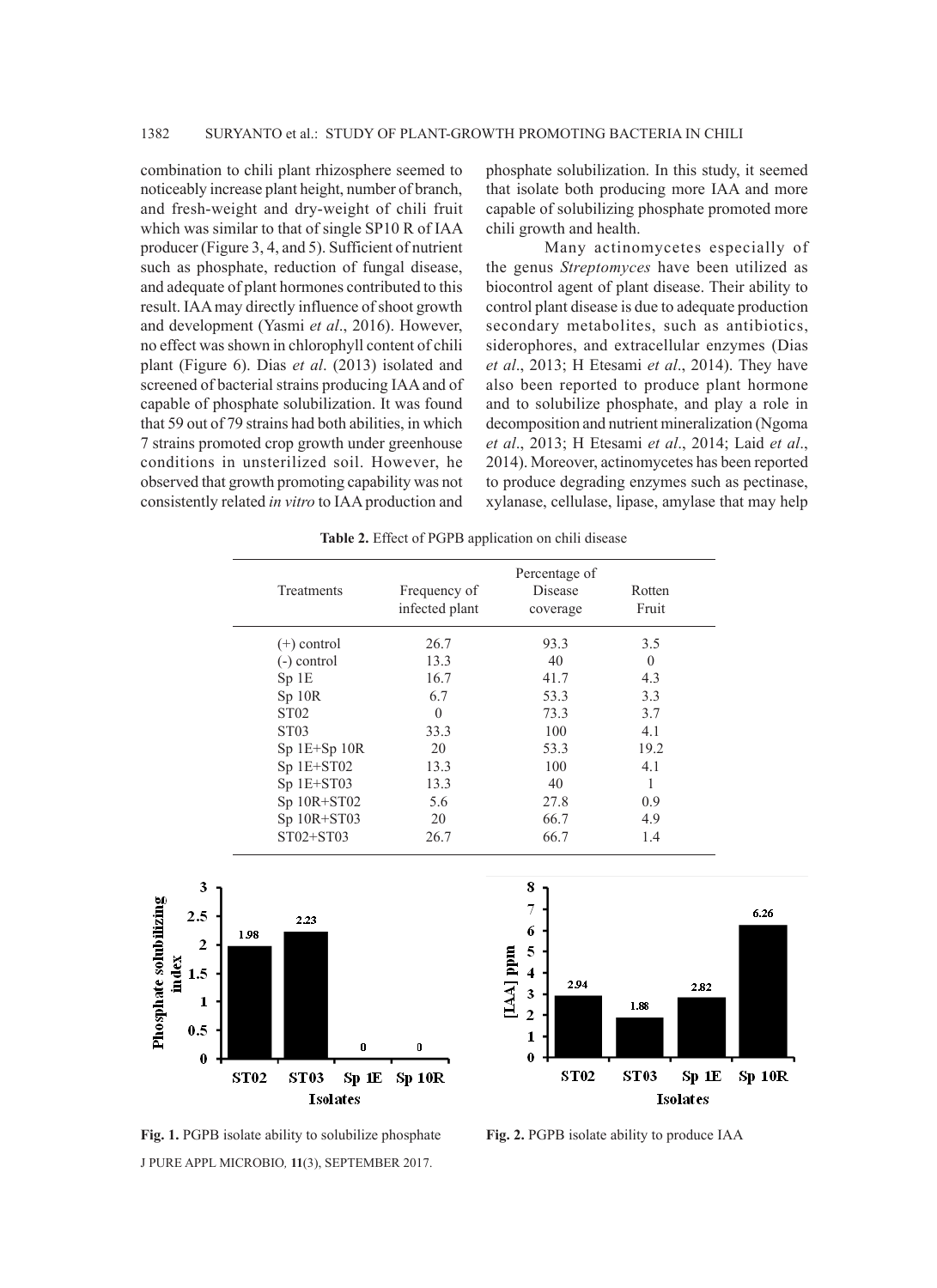it to decompose organic material in soil and in turn provide nutrient for plant (Ogbo and Okonkwo 2012).

#### **DISCUSSION**

Beneficial microorganisms like PGPB can be used as an alternative to substitute agrochemical compounds in agriculture in controlling plant disease. In addition, these microorganisms might provide sufficient plant nutrient by solubilizing phosphate and fixating nitrogen (Dias *et al*., 2013; Ngoma *et al*., 2013; Yasmi *et al*., 2016). Moreover, these microorganisms act as plant growth regulator by producing amino acids, vitamin, and plant hormones such as auxine and giberelic acid, as



**Fig. 3.** Effect of PGPB isolate application in increasing plant height



**Fig. 4.** Brach number of chili treated with PGPB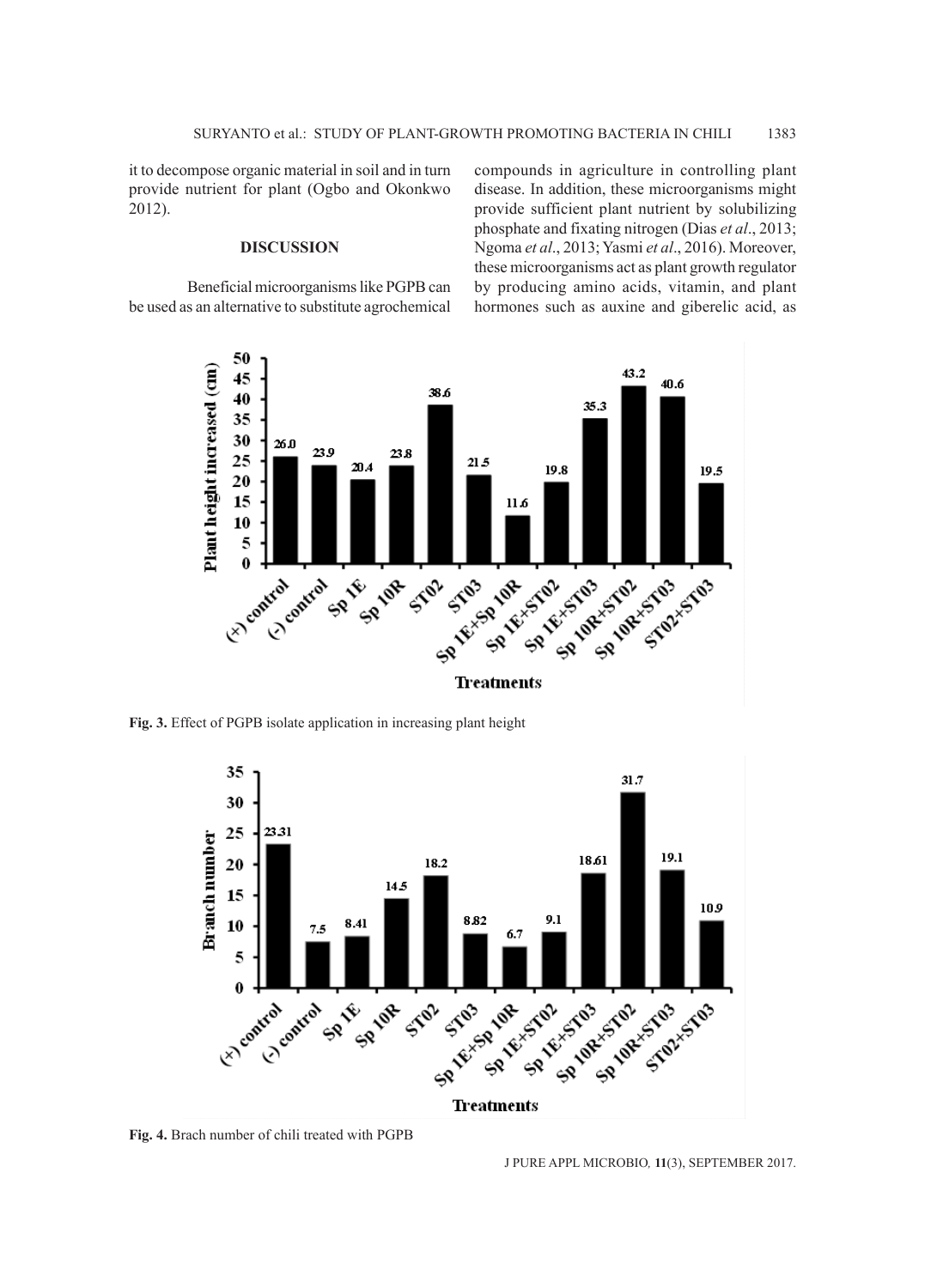seen in the enhancement of seedling germination, stand health, plant vigor, plant height, shoot weight, nutrient content of shoot tissues, early bloom, chlorophyll content, and increased nodulation in legumes (Ponmurugan and Gopi 2006; Saharan and Nehra 2011).

Phosphor (P) is the second key important macronutrient after nitrogen for plant growth. Plants absorb phosphorus mainly in the form of phosphate ion,  $H_2PO_4$  and  $HPO_4^2$ . Phosphate availability in soil is usually limited. In acidic soil, phosphate bond together with aluminum (Al) and iron (Fe), while in alkaline soil they tend to bond with calcium (Ca) and magnesium (Mg). An alternative in phosphate solubilization for improving the efficiency of natural phosphate utilization is through microbial metabolism. The main mechanism to solubilize phosphate is related to organic acids synthesized by microorganisms (da Silva Sousa *et al*., 2008). The ability of PGPB to



**Fig. 5.** Effect of PGPB isolate application in fresh-weight and dry-weight of chili fruit



J PURE APPL MICROBIO*,* **11**(3), SEPTEMBER 2017. **Fig. 6.** Effect of PGPB isolate application in chlorophyll content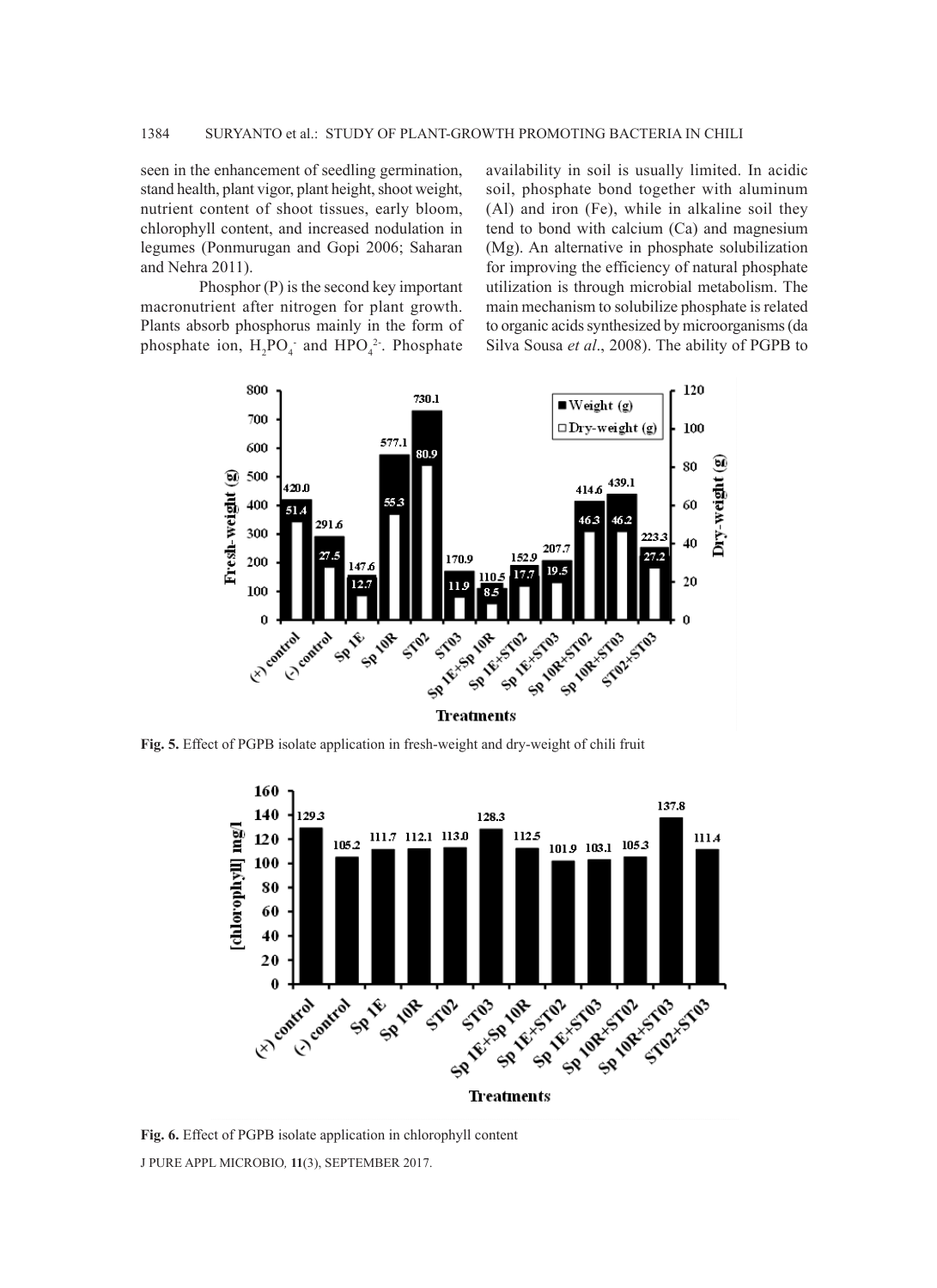solubilize phosphate is also due to production of alkaline or acid phosphatase and other enzymes, and makes it available to the roots (Franco-Correa *et al*., 2010; Przemieniecki *et al*., 2015).

It is very important to protect plant growth in the early stage to yield good agricultural product (Przemieniecki *et al*., 2015). Up until now, many agrochemical compounds are applied for that purpose. One alternative to decrease the agrochemical application in controlling plant disease is to use biological control agent. The ability of biological control agent to control plant disease is due to their ability to product antimicrobial substances such as antibiotics, siderophore, and hydrogen cyanide (Ngoma *et al*., 2013; H Etesami *et al*., 2014; Laid *et al*., 2016), lytic enzymes such as chitinase, glucanase, and other antifungal protein (Ogbo and Okonkwo 2012), and to induce plant resistance (Chakraborty *et al*., 2013; Przemieniecki *et al*., 2015).

#### **ACKNOWLEDGMENT**

We would like to thank to University of Sumatera Utara for fully supporting this research.

#### **REFERENCES**

- 1. Chakraborty U, Chakraborty BN, Chakraborty AP, Sunar K, Dey PL. Plant growth promoting rhizobacteria mediated improvement of health status of tea plants. *Indian Journal of Biotechnology,* 2013; **12**: 20-31.
- 2. da Silva Sousa C, Soares ACF, da Silva Garrido M. Characterization of *Streptomycetes* with potential to promote plant growth and biocontrol. *Sci. Agric. (Piracicaba, Braz.),* 2008; **65**(1): 50- 55.
- 3. de Souza R, Ambrosini A, Passaglia LMP. Plant growth-promoting bacteria as inoculants in agricultural soils. Review Article. *Gene. Mol. Biol.*, 2015; **38** (4): 401-419.
- 4. Dias A, dos Santos SG, da Silva Vasconcelos VG, Radl V, Xavier GR, Rumjanek NG, de Lucena Duarte Ribeir R. Screening of plant growth promoting rhizobacteria for the development of vegetable crops inoculants. *Afr. J. Microbiol. Res.*, 2013; **7**(19): 2087-2092.
- 5. Doumbou CL, Hamby Salove MK, Crawford DL, Beaulieu C. Actinomycetes, promising tools to control plant diseases and to promote plant growth. *Phytoprotection,* 2001; **823**; 85-102.
- 6. Franco-Correa M, Quintana A, Duque C, Suarez

C, Rodriguez MX, Barea J-M. Evaluation of actinomycete strains for key traits related with plant growth promotion and mycorrhiza helping activities. *App. Soil Ecol.*, 2010; **45**: 209-217.

- 7. Gagné-Bourque F, Mayer BF, Charron J-B, Vali H, Bertrand A, Jabaji S. Accelerated growth rate and increased drought stress resilience of the model grass *Brachypodium distachyon* colonized by *Bacillus subtilis* B26. *Plos one,* 2015; **10**(6): e0130456. doi:10.1371/journal.pone.0130456.
- 8. Glick BR. Plant growth-promoting bacteria: Mechanisms and applications. Review article. *Scientica*. 2012; Article ID 963401, 15 pages.
- 9. Gopalakrishnan S, Srinivas V, Vidya MS, Rathore A. Plant growth-promoting activities of *Streptomyces* spp. in sorghum and rice. *SpringerPlus* 2013, **2**: 574.
- 10. Gordon SA, Weber RP. Colometric estimation of indole acetic acid. *Plant Physiol.* 1951; **26**(1): 192-195.
- 11. H Etesami H, Hosseini M, Alikhani HA. *In planta*  selection of plant growth promoting endophytic bacteria for rice (*Oryza sativa* L.). *J Soil Scie. Plant Nutri.* 2014; **14**(2): 491-503.
- 12. Kasmita R. Isolasi, karakterisasi, dan identifikasi molekuler bakteri pelarut fosfat (BPF) dari beberapa sampel tanah di Bogor, Nusa Tenggara Barat (NTB), dan Nusa Tenggara Timur (NTT). [Thesis]. Institut Pertanian Bogor 2010.
- 13. Laid B, Kamel K, Mouloud G, Manel S, Walid S, Amar B, Hamenna B, Faiçal B. Effects of plant growth promoting rhizobacteria (PGPR) on *in vitro* bread wheat (*Triticum aestivum* L.) growth parameters and biological control mechanisms. *Adv. Microbiol.*, 2016; **6**: 677-690.
- 14. Limanska N, Korotaeva N, Biscola V, Ivanytsia T, Merlich A, Franco BDGM, Chobert JM, Ivanytsia V, Haertle T. Study of the potential application of lactic acid bacteria in the control of infection caused by *Agrobacterium tumefaciens*. *J. Plant. Pathol. Microb.,* 2015; **6**(8): 292-301.
- 15. Ngoma L, Esau B, Babalola OO. Isolation and characterization of beneficial indigenous endophytic bacteria for plant growth promoting activity in Molelwane Farm, Mafikeng, South Africa . *Afr. J. Biotechnol*., 2013; **12**(26): 4105- 4114.
- 16. Pereira MGV, Magalhaes KT, Lorenzetii ER, Souza TP, Schwan RF. A multiphasic approach for the identification of endophytic bacterial in strawberry fruit and their potential for plant growth promotion. *Microb. Ecol.*, 2012; **63**(2): 405-417.
- 17. Ponmurugan P, Gopi C. In vitro production of growth regulators and phosphate activity by phosphate solubilizing bacteria. *Afri. J.*